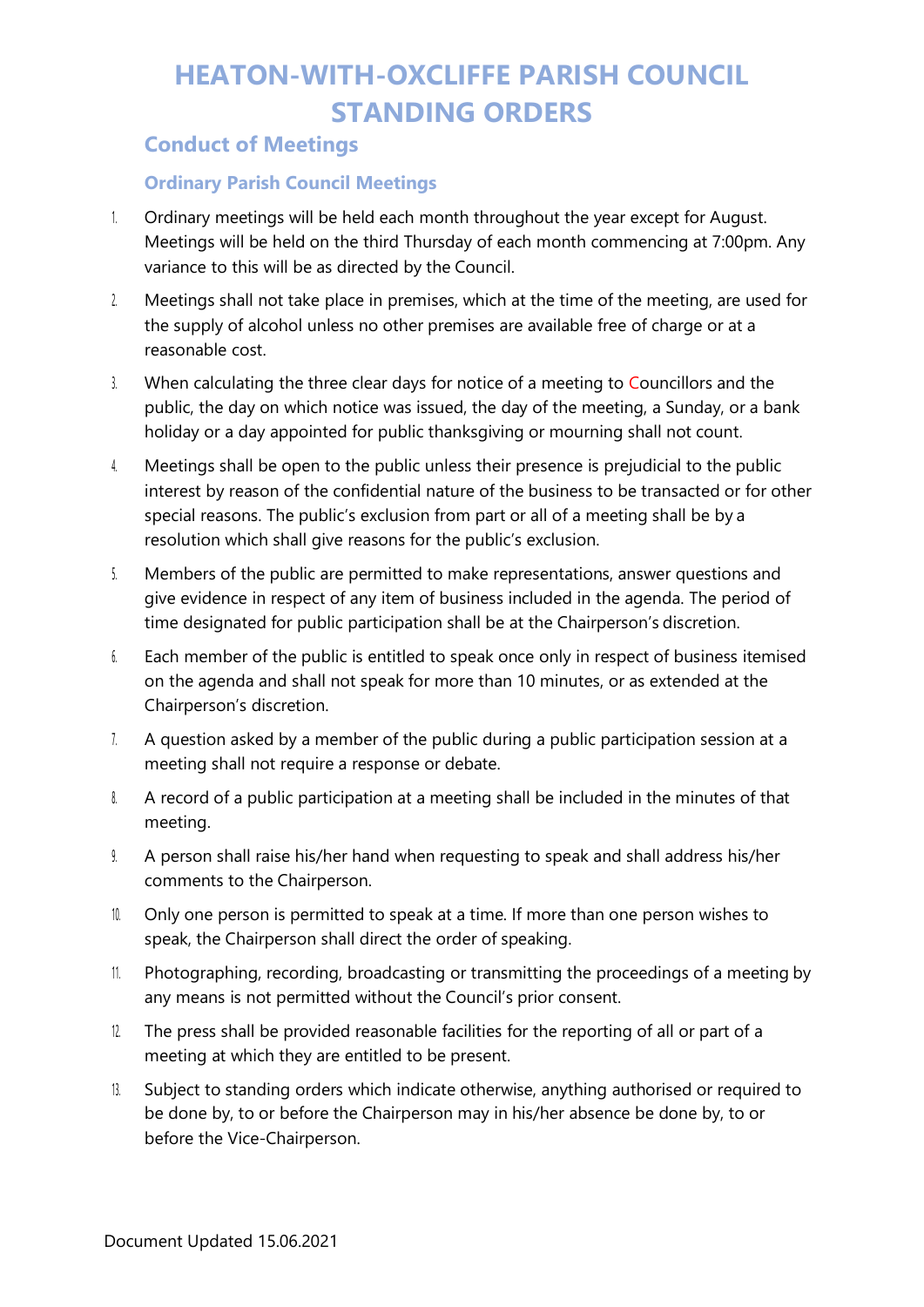- 14. The Chairperson, if present, shall preside at a meeting. If the Chairperson is absent from a meeting, the Vice-Chairperson if present, shall preside. If both the Chairperson and the Vice-Chairperson are absent from a meeting, a Councillor as chosen by the Councillors present at the meeting shall preside at the meeting.
- 15. All questions/decisions at a meeting shall be decided by a majority of the Councillors present and voting thereon.
- 16. The Chairperson may give an original vote on any matter put to the vote, and in the case of an equality of votes may exercise a casting vote whether or not he/she gave an original vote.
- 17. Unless standing orders provide otherwise, voting on any question shall be by a show of hands. At the request of a Councillor, the voting on any question shall be recorded so as to show whether each Councillor present and voting gave his/her vote for or against that question. Such a request shall be made before moving on to the next item of business on the agenda.
- 18. The minutes of a meeting shall record the names of Councillors present and absent.
- 19. If prior to a meeting, a Councillor has submitted reasons for his/her absence at the meeting which is then approved by a resolution, such resolution shall be recorded in the minutes of the meeting at which the approval was given.
- 20. The code of conduct adopted by the Council shall apply to Councillors in respect of the entire meeting.
- 21. An interest arising from the code of conduct adopted by the Council, the existence and nature of which is required to be disclosed by a Councillor at a meeting shall be recorded in the minutes.
- $22.$  No business may be transacted at a meeting unless at least one third of the whole number of members of the Council are present and in no case shall the quorum of a meeting be less than three.
- $23.$  If a meeting is or becomes inquorate no business shall be transacted and the meeting shall be adjourned. Any outstanding business of a meeting so adjourned shall be transacted at a following meeting.
- 24. Meetings shall not exceed a period of 3 hours.

#### **Annual Meeting of the Parish Council**

- $25$ . In an election year, the annual meeting of the Council shall be held on or within 14 days following the day on which the new Councillors elected take office.
- 26. In a year, which is not an election year, the annual meeting of a Council shall be held on such day in May as the Council may direct.
- 27. If no other time is fixed, the annual meeting of the Council shall take place at 7:00pm.
- 28. The election of the Chairperson and Vice-Chairperson of the Council shall be the first business completed at the annual meeting of the Council.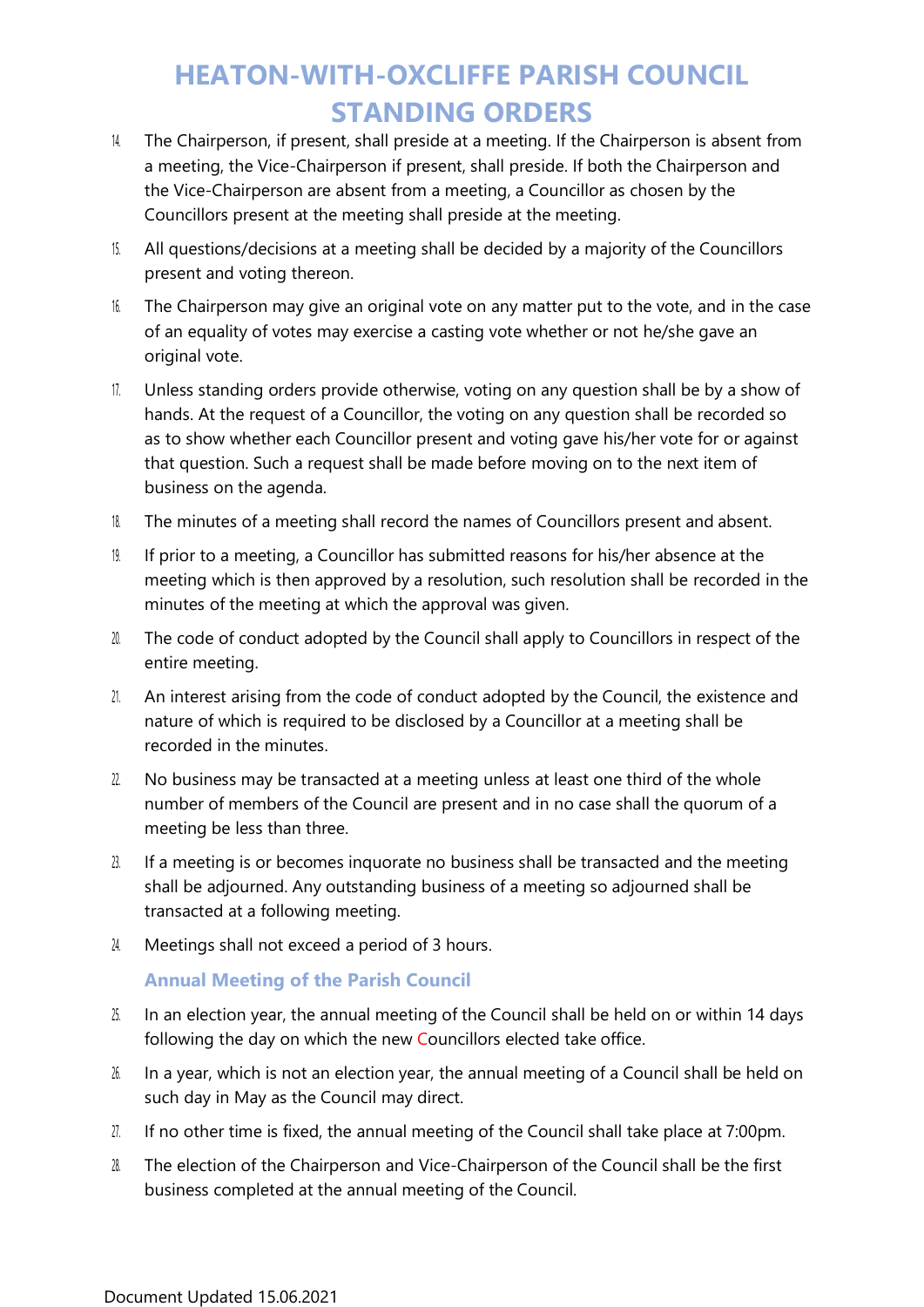- 29. The Chairperson of the Council, unless he/she has resigned or becomes disqualified, shall continue in office, and preside at the annual meeting until his/her successor is elected at the next annual meeting of the Council.
- 30. The Vice-Chairperson of the Council unless he/she resigns or becomes disqualified, shall hold office until immediately after the election of the Chairperson of the Council at the next annual meeting of the Council.
- 31. In an election year, if the current Chairperson of the Council has not been re-elected as a member of the Council, he/she shall preside at the meeting until a successor Chairperson of the Council has been elected. The current Chairperson of the Council shall not have an original vote in respect of the election of the new Chairperson of the Council but must give a casting vote in the case of an equality of votes.
- 32. In an election year, if the current Chairperson of the Council has been re-elected as a member of the Council, he/she shall preside at the meeting until a new Chairperson of the Council has been elected. He/she may exercise an original vote in respect of the election of the new Chairperson of the Council and must give a casting vote in the case of an equality of votes.
- 33. Following the election of the Chairperson and Vice-Chairperson of the Council at the annual meeting of the Council, the order of business shall be as follows.
	- $\triangleright$  In an election year, delivery by Councillors of their declarations of acceptance of office;
	- $\triangleright$  Confirmation of the accuracy of the minutes of the last meeting of the Council;
	- $\triangleright$  Review and adoption of appropriate standing orders and financial regulations;
	- $\triangleright$  Review of arrangements, including any charters, with other local authorities and review of contributions made to expenditure incurred by other local authorities;
	- ➢ Review of representation on or work with external bodies and arrangements for reporting back;
	- $\triangleright$  In a year of elections, if a Council's period of eligibility to exercise the power of wellbeing has expired to review and make arrangements to reaffirm eligibility;
	- ➢ Review of inventory of land and assets including buildings and office equipment;
	- ➢ Review and confirmation of arrangements for insurance cover in respect of all insured risks;
	- ➢ Review of the Council's and/or employees' memberships of other bodies;
	- $\triangleright$  Establishing or reviewing the Council's complaints procedure;
	- ➢ Establishing or reviewing the Council's procedures for handling requests made under the Freedom of Information Act 2000 and the Data Protection Act 1998;
	- $\triangleright$  Establishing or reviewing the Council's policy for dealing with the press/media;
	- $\triangleright$  Setting the dates, times and place of ordinary meetings of the full Council for the year ahead.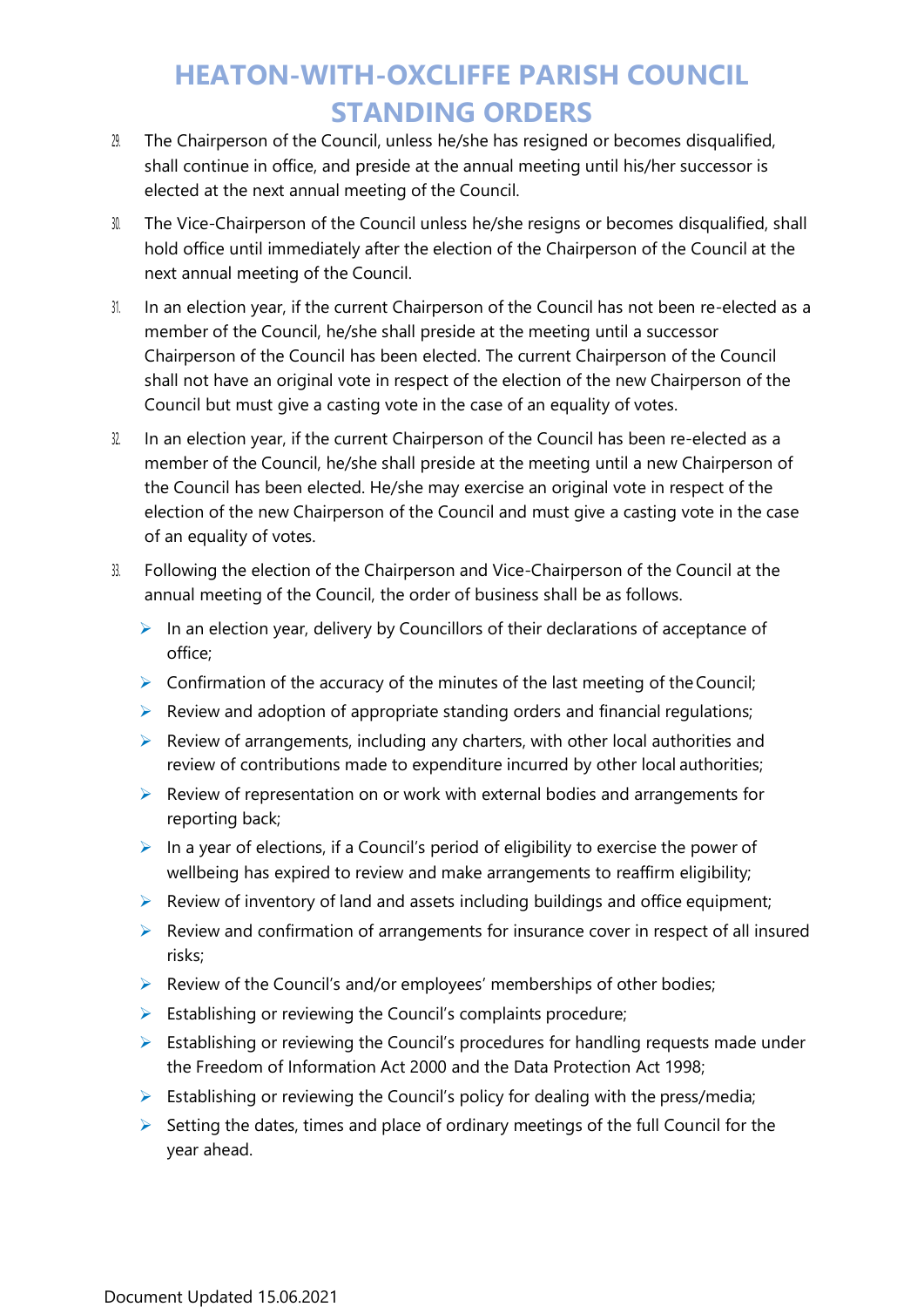#### **Extraordinary meetings**

- 34. The Chairperson of the Council may convene an extraordinary meeting of the Council at any time.
- 35. If the Chairperson of the Council does not or refuses to call an extraordinary meeting of the Council within **seven days** of having been requested to do so by two Councillors, those two Councillors may convene an extraordinary meeting of the Council. The statutory public notice giving the time, venue and agenda for such a meeting must be signed by the two Councillors.
- 36. The Chairperson of a committee may convene an extraordinary meeting of the committee or sub-committee at any time.

### **Motions**

#### **Motions requiring written notice**

- 37. No motion may be moved at a meeting unless it is included in the agenda, or the mover has given written notice of its wording to the Council's Proper Officer at least **three clear days** before the next meeting.
- 38. The Proper Officer may, before including a motion in the agenda correct obvious grammatical or typographical errors in the wording of the motion.
- 39. If the Proper Officer considers the wording of a motion is not clear in meaning, the motion shall be rejected until the mover of the motion resubmits it in writing to the Proper Officer in clear and certain language at least **three clear days** before the meeting.
- 40. If the wording or nature of a proposed motion is considered unlawful or improper, the Proper Officer shall consult with the Chairperson of the forthcoming meeting or, as the case may be, the Councillors who have convened the meeting, to consider whether the motion shall be included or rejected in the agenda.
- 41. Having consulted the Chairperson or Councillors the decision of the Proper Officer as to whether or not to include the motion in the agenda shall be final.
- 42. Notice of every motion received in accordance with the Council's standing orders shall be numbered in the order received and shall be open to inspection by all Councillors.
- 43. Every motion rejected in accordance with the Council's standing orders shall be duly recorded with a note by the Proper Officer giving reasons for its rejection which shall be open to inspection by all Councillors.
- 4. Every motion and resolution shall relate to the Council's statutory functions, powers and lawful obligations or shall relate to an issue which specifically affects the Council's area or its residents.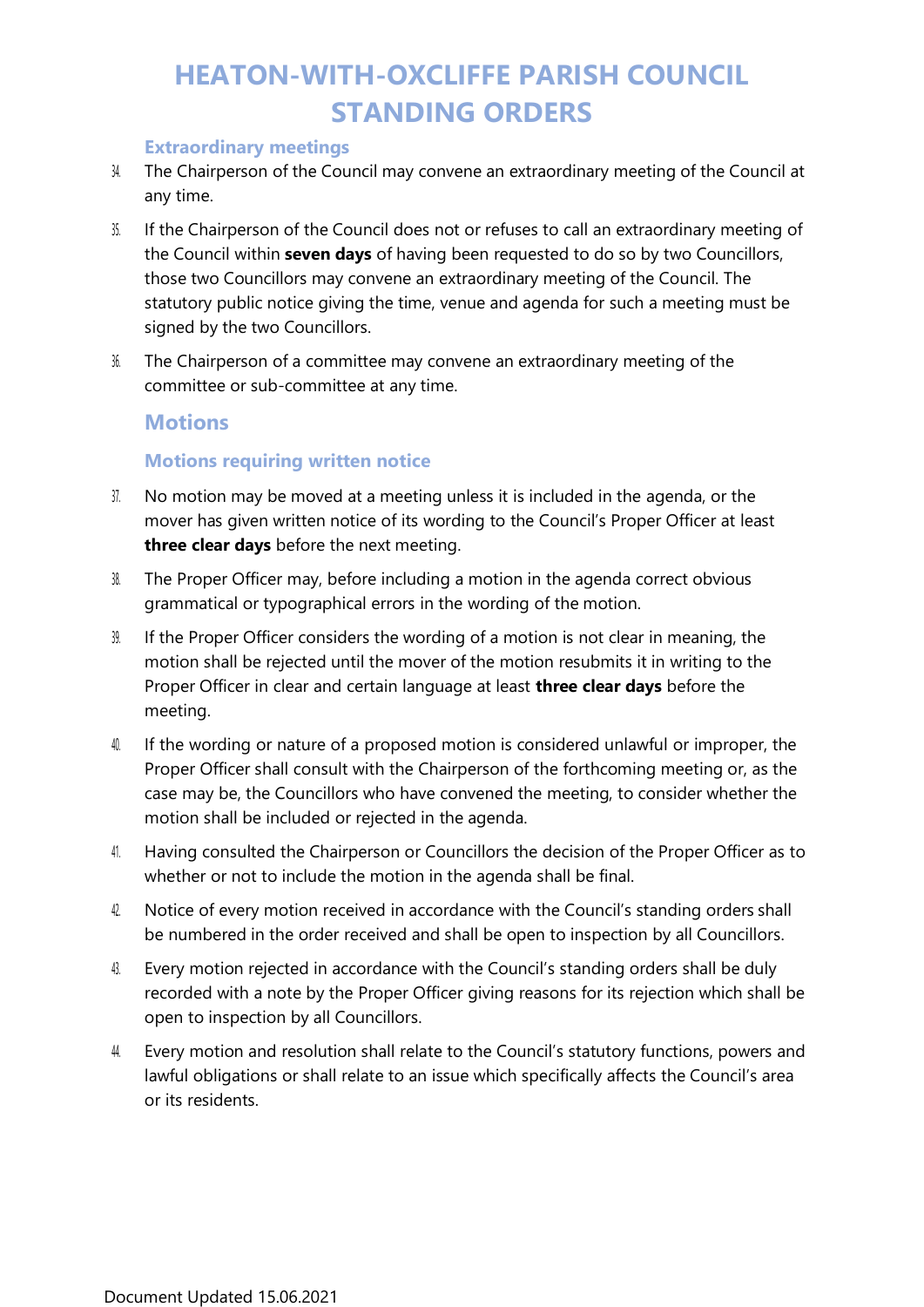#### **Motions not requiring written notice**

- 45. Motions in respect of the following matters may be moved without written notice.
	- $\triangleright$  To appoint a person to preside at a meeting;
	- $\triangleright$  To approve the absences of Councillors;
	- $\triangleright$  To approve the accuracy of the Minutes of the previous meeting;
	- $\triangleright$  To correct an inaccuracy in the Minutes of the previous meeting;
	- $\triangleright$  To dispose of business, if any, remaining from the last meeting;
	- $\triangleright$  To alter the order of business on the agenda for reasons of urgency or expedience;
	- $\triangleright$  To proceed to the next business on the agenda;
	- $\triangleright$  To close or adjourn debate;
	- $\triangleright$  To refer by formal delegation a matter to a committee or to a sub-committee or an employee;
	- $\triangleright$  To appoint a committee or sub-committee or any Councillors thereto;
	- $\triangleright$  To receive nominations to a committee or sub-committee:
	- $\triangleright$  To dissolve a committee or sub-committee:
	- $\triangleright$  To note the minutes of a meeting of a committee or sub-committee;
	- $\triangleright$  To consider a report and/or recommendations made by a committee or a subcommittee or an employee;
	- $\triangleright$  To consider a report and/or recommendations made by an employee, professional advisor, expert or consultant;
	- $\triangleright$  To authorise legal deeds to be signed by two Councillors and witnessed;
	- $\triangleright$  To authorise the payment of monies in accordance with Financial Regulations;
	- $\triangleright$  To amend a motion relevant to the original or substantive motion under consideration which shall not have the effect of nullifying it;
	- $\triangleright$  To extend the time limit for speeches;
	- $\triangleright$  To exclude the press and public for all or part of a meeting;
	- $\triangleright$  To silence or exclude from the meeting a Councillor or a member of the public for disorderly conduct;
	- $\triangleright$  To give the consent of the Council if such consent is required by standing orders;
	- $\triangleright$  To suspend any standing order except those which are mandatory by law;
	- $\triangleright$  To adjourn the meeting;
	- $\triangleright$  To appoint representatives to outside bodies and to make arrangements for those representatives to report back the activities of outside bodies;
	- $\triangleright$  To answer questions from Councillors.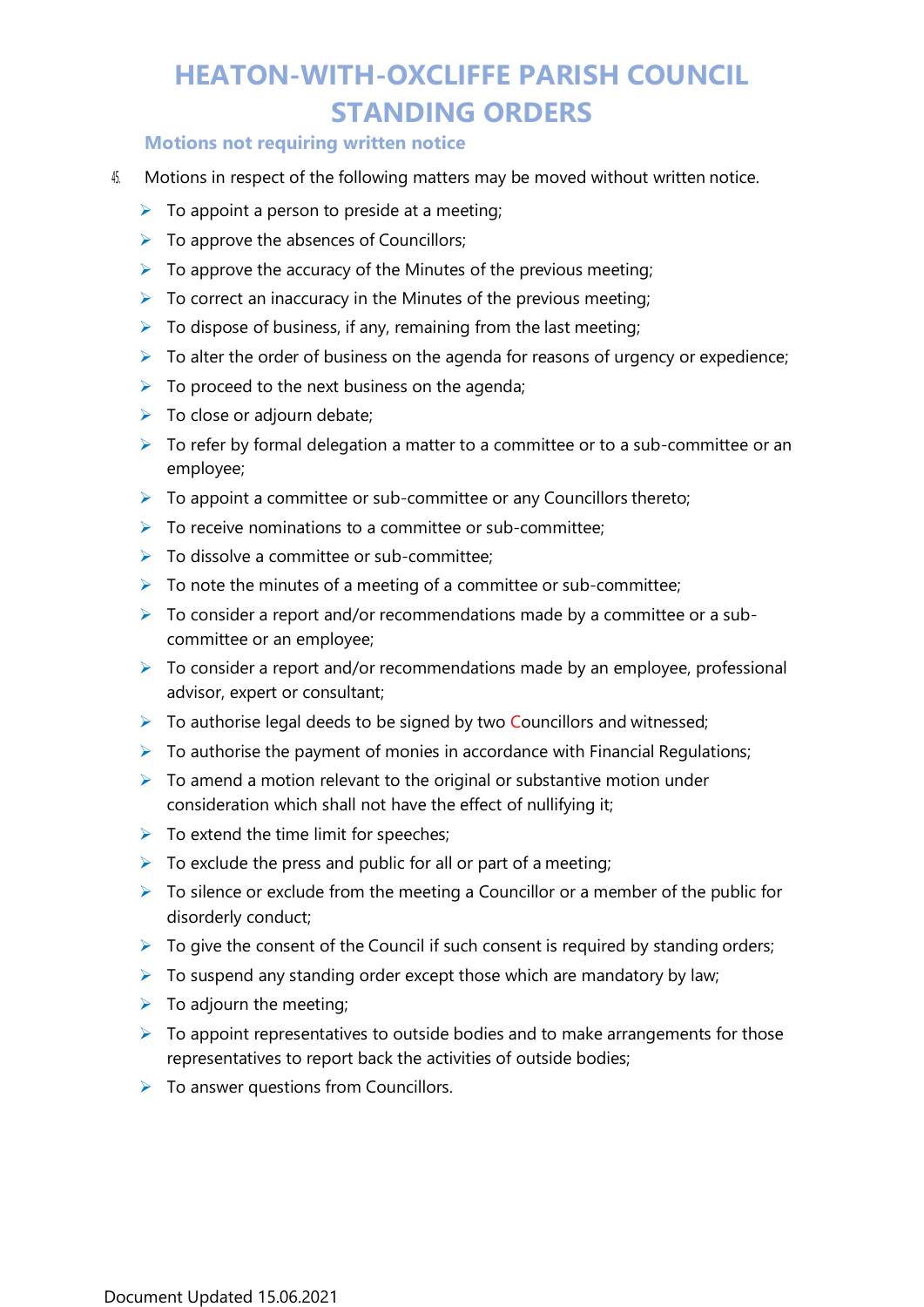- 46. Business of the Council will normally be undertaken in meetings summoned in accordance with Standing Orders. Routine business matters and the implementation of Council decisions may be the subject of email communications between Chairperson, Councillors and Proper Officer as necessary. However, decisions of Council should not be made through email communication but normally at Council meetings.
- 47. In exceptional circumstances, a decision can be made by 'Chairperson's action' provided that a full explanation of the reason(s) for the decision being made and any outcomes are reported to Members as soon practicable and placed on the agenda of the next Council meeting.

#### **Rules of debate**

- 48. Motions included in an agenda shall be considered in the order that they appear on the agenda unless the order is changed at the Chairperson's direction for reasons of expedience.
- 49. A motion shall not be considered unless it has been proposed and seconded;
- 50. A motion included in an agenda not moved by the Councillor who tabled it, may be treated as withdrawn.
- 51. A motion to amend an original or substantive motion shall not be considered unless proper notice has been given and notice of such amendment, shall, if required by the Chairperson, be given in writing and handed to the Chairperson who shall determine the order in which they are considered.
- 52. A Councillor may move amendments to his/her own motion. If a motion has already been seconded, an amendment to it shall be with the consent of the seconder.
- 53. Any amendment to a motion shall be either:
	- $\triangleright$  to leave out words;
	- $\triangleright$  to add words;
	- $\triangleright$  to leave out words and add other words.
- 54. A proposed or carried amendment to a motion shall not have the effect of rescinding the original or substantive motion under consideration.
- 55. Only one amendment shall be moved and debated at a time, the order of which shall be directed by the Chairperson. No further amendment to a motion shall be moved until the previous amendment has been disposed of.
- 56. One or more amendments may be discussed together if the Chairperson considers this expedient but shall be voted upon separately.
- 57. The number of amendments to an original or substantive motion, which may be moved by a Councillor, is limited to one.
- 58. If an amendment is not carried, other amendments shall be moved in the order directed by the Chairperson.
- 59. If an amendment is carried, the original motion, as amended, shall take the place of the original motion and shall become the substantive motion upon which any further amendment may be moved.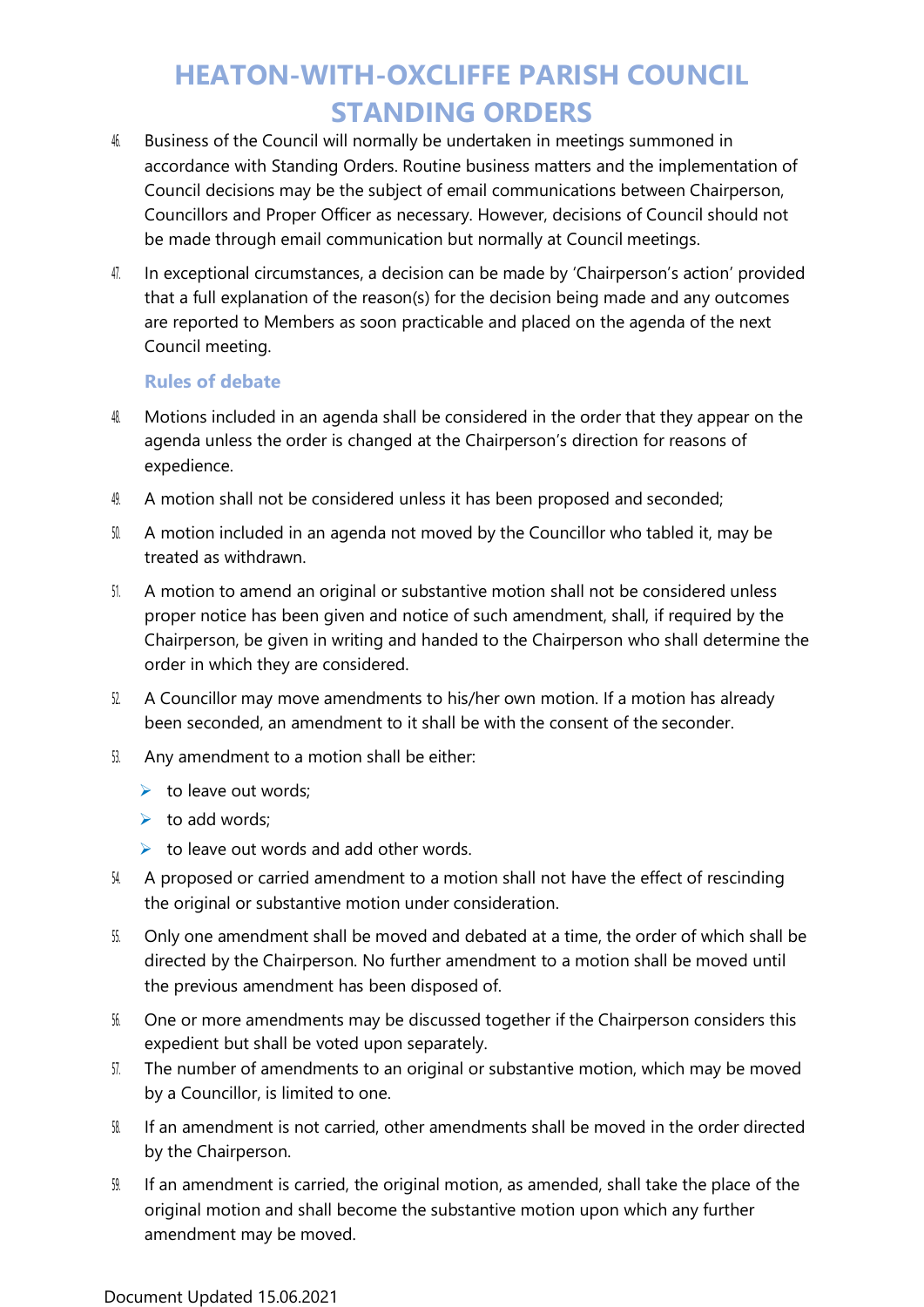- $60$ . The mover of a motion or the mover of an amendment shall have a right of reply, not exceeding 10 minutes.
- 61. Where a series of amendments to an original motion are carried, the mover of the original motion shall have a right of reply in respect of the substantive motion at the very end of debate and immediately before it is put to the vote.
- 62. A Councillor may not speak further in respect of any one motion except to speak once on an amendment moved by another Councillor or to make a point of order or to give a personal explanation.
- $63.$  During the debate of a motion, a Councillor may interrupt only on a point of order or a personal explanation and the Councillor who was interrupted shall stop speaking.
- 64. A Councillor raising a point of order shall identify the standing order which he considers has been breached or specify the irregularity he/she is concerned by in the meeting.
- 65. A point of order shall be decided by the Chairperson and his/her decision shall be final.
- 66. With the consent of the seconder and/or of the meeting, a motion or amendment may be withdrawn by the proposer. A Councillor shall not speak upon the said motion or amendment unless permission for the withdrawal of the motion or amendment has been refused.
- 67. When a Councillor's motion is under debate no other motion shall be moved except to:
	- $\triangleright$  amend the motion;
	- $\triangleright$  proceed to the next business;
	- $\triangleright$  adjourn the debate;
	- $\triangleright$  put the motion to a vote;
	- $\triangleright$  ask a person to be silent or else to leave the meeting;
	- $\triangleright$  refer a motion to a committee or sub-committee for consideration;
	- $\triangleright$  exclude the public and press;
	- $\triangleright$  adjourn the meeting;
	- $\triangleright$  suspend any standing order, except those which are mandatory.
- 68. The Chairperson shall first be satisfied that the motion has been sufficiently debated before it is seconded and put to the vote. The Chairperson shall call upon the mover of the motion under debate to exercise or waive his/her right of reply and shall put the motion to the vote after that right has been exercised or waived. The adjournment of a debate or of the meeting shall not prejudice the mover's right of reply at the resumption.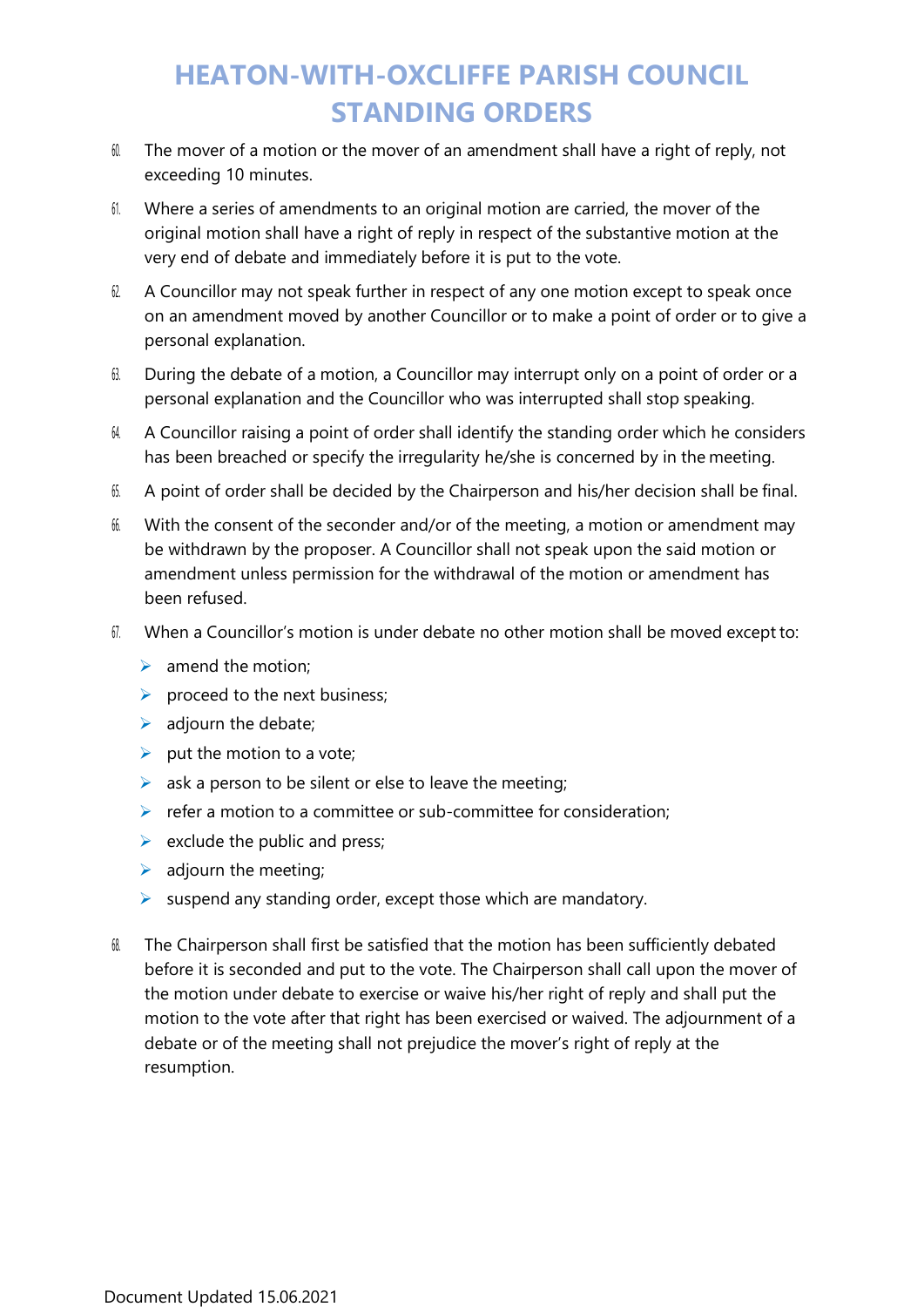### **Questions**

- 69. A Councillor may seek an answer to a question concerning any business of the Council provided **three clear days' notice** of the question has been given to the Proper Officer.
- 70. Questions not related to items of business on the agenda for a meeting shall only be asked during the part of the meeting set aside for such questions. Every question shall be put and answered without discussion.

#### **Minutes**

- 71. If a copy of the draft minutes of a preceding meeting has been circulated to Councillors no later than the day of service of the summons to attend the scheduled meeting they shall be taken as having been read.
- 72. No discussion of the draft Minutes of a preceding meeting shall take place except in relation to their accuracy. A motion to correct an inaccuracy in the Minutes shall be raised in accordance with these standing order (See *Motions* above)
- 73. Minutes, including any amendment to correct their accuracy, shall be confirmed by resolution and shall be signed by the Chairperson of the meeting and stand as an accurate record of the meeting to which the Minutes relate.
- 74. Upon a resolution, which confirms the accuracy of the minutes of a meeting, any previous draft minutes or recordings of the meeting shall be destroyed.

### **Reverse of previous resolutions**

- 75. A resolution (whether affirmative or negative) of the Council shall not be reversed within **six months** with the written notice of at least **three Councillors** of the Council, or by special motion or recommendation of a committee.
- 76. When a special motion or any other motion has been disposed of, no similar motion may be moved within a further **six months**.

## **Voting on appointments**

77. Where more than **two persons** have been nominated for a position to be filled by the Council and none of those persons has received an absolute majority of votes in their favour, the name of the person having the least number of votes shall be struck off the list and a fresh vote taken. This process shall continue until a majority of votes is given in favour of one person. Any tie may be settled by the Chairperson's casting vote.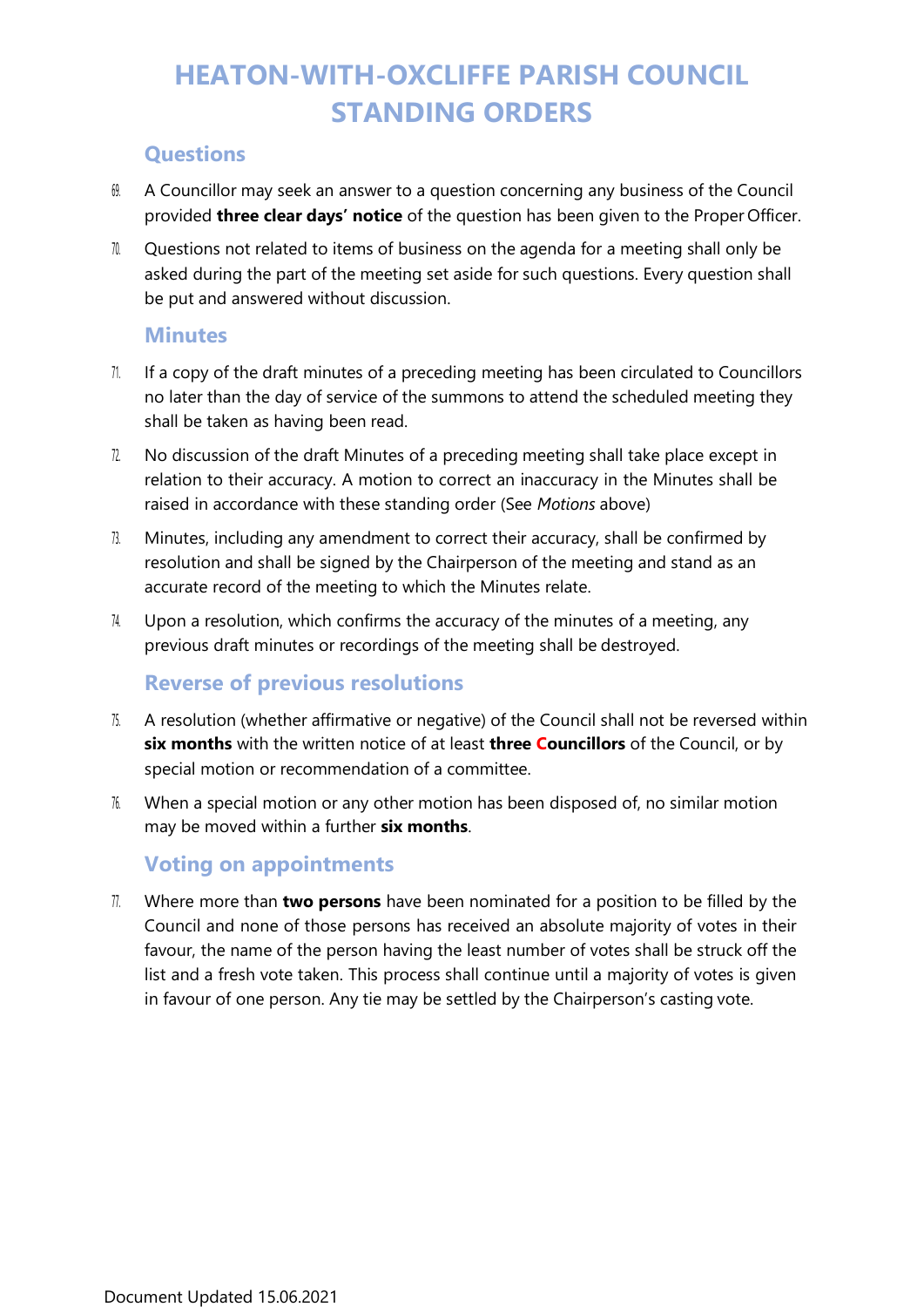### **Committees**

- 78. The Council may, at its annual meeting, appoint standing committees and may at any other time appoint such other committees as may be necessary, and:
	- $\triangleright$  shall determine their terms of reference:
	- $\triangleright$  may permit committees to determine the dates of their meetings;
	- ➢ shall appoint and determine the term of office of Councillor or non-Councillor members of such a committee (unless the appointment of non-Councillors is prohibited by law);
	- $\triangleright$  may appoint substitute Councillors to a committee whose role is to replace ordinary Councillors at a meeting of a committee if ordinary Councillors of the committee have confirmed to the Proper Officer **three days** before the meeting that they are unable to attend;
	- $\triangleright$  an ordinary member of a committee who has been replaced at a meeting by a substitute member shall not be permitted to participate in debate or vote on business at that meeting and may only speak during any public participation session during the meeting;
	- $\triangleright$  may in accordance with standing orders, dissolve a committee at any time.

#### **Advisory committees**

- 79. The Council may appoint advisory committees comprised of a number of Councillors and non-Councillors.
- 80. Advisory committees and any sub-committees may consist wholly of persons who are non-Councillors.

### **Canvassing of and recommendations by Councillors**

- 81. Canvassing Councillors or the members of a committee directly or indirectly, for appointment to or by the Council shall disqualify the candidate from such an appointment.
- 82. A Councillor or a member of a committee shall not solicit a person for appointment to or by the Council or recommend a person for such appointment or for promotion but may give a written testimonial of a candidate's ability, experience, or character for submission to the Council with an application for appointment.

### **Inspection of documents**

83. Subject to standing orders to the contrary or in respect of matters which are confidential, a Councillor may, for the purpose of his/her official duties (but not otherwise), inspect any document in the possession of the Council or a committee or a sub-committee, and request a copy for the same purpose. The Minutes of meetings of the Council or its committees shall be available for inspection by Councillors.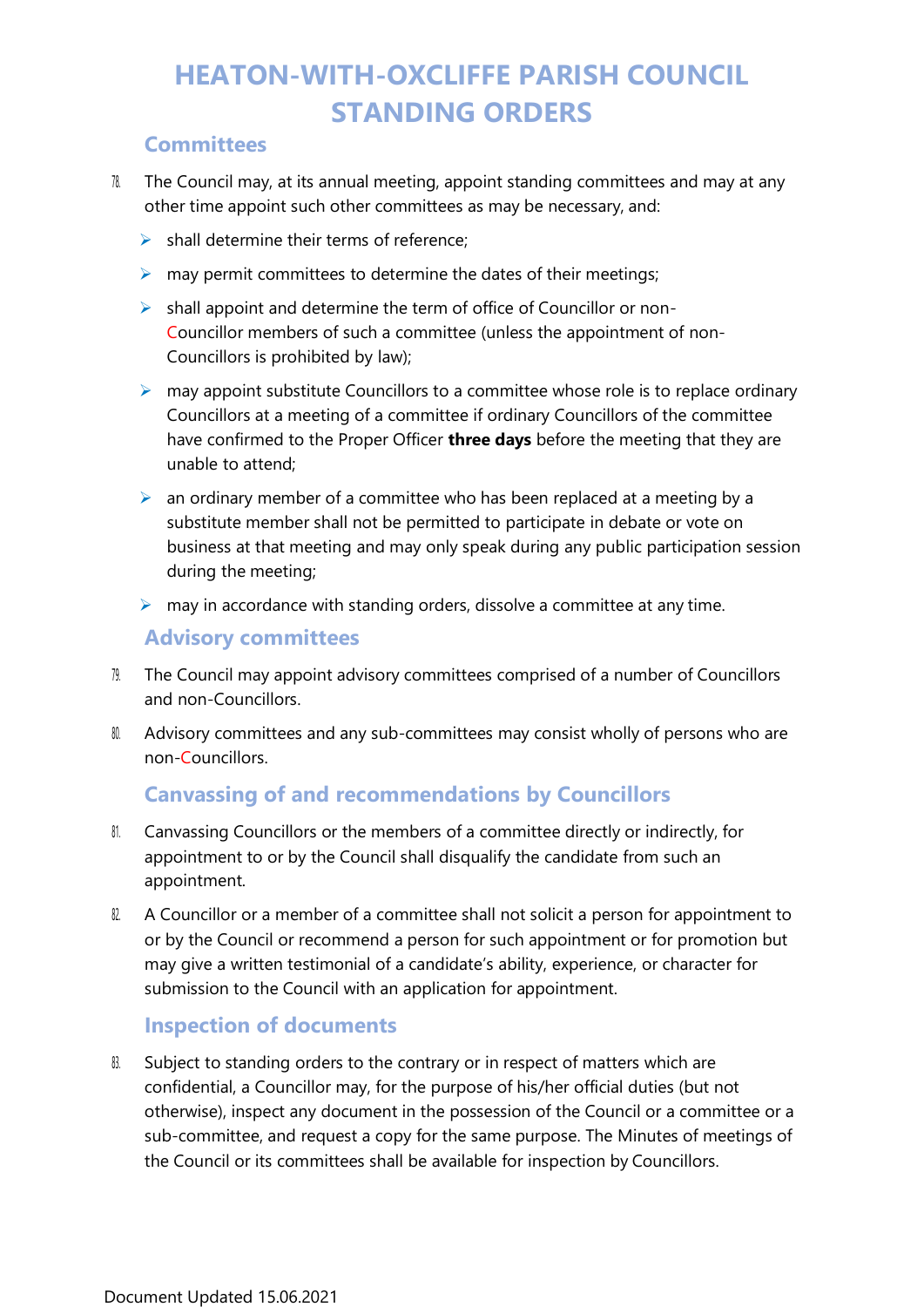### **Unauthorised activities**

- 84. Unless authorised by a resolution, no individual Councillor shall in the name or on behalf of the Council or a committee:
	- $\triangleright$  inspect any land and/or premises which the Council has a right or duty to inspect; or
	- $\triangleright$  issue orders, instructions or directions.

### **Confidential business**

- 85. Councillors shall not disclose confidential council business or confidential information given to them in their capacity as Councillors.
- 86. A Councillor in breach of the provisions of standing order 83 above may be removed from a committee by a resolution of the Council.

#### **Code of conduct**

- 87. All Councillors shall observe the code of conduct adopted by the Council being the Local Authorities (Model Code of Conduct) Order 2007.
- 88. Pursuant to relevant provisions in the statutory code of conduct in force at the time, Councillors may **only** exercise the rights contained in standing order 87 below only if members of the public are permitted to:
	- $\triangleright$  make representations;
	- ➢ answer questions;
	- $\triangleright$  give evidence relating to the business being transacted.
- 8. Councillors with a prejudicial interest in relation to any item of business being transacted at a meeting may:
	- $\triangleright$  make representations;
	- ➢ answer questions;
	- $\triangleright$  give evidence relating to the business being transacted

but must, thereafter, leave the room.

### **Disorderly conduct**

- $90.$  No person shall obstruct the transaction of business at a meeting or behave offensively or improperly.
- 91. If, in the opinion of the Chairperson, there has been a breach of standing order 88 above, the Chairperson shall express that opinion and thereafter any Councillor (including the Chairperson) may move that the person be silenced or excluded from the meeting, and the motion, if seconded, shall be implemented directly and without further discussion.
- 92. If a resolution made in accordance with standing order 89 above, is disobeyed, the Chairperson may take such further steps as may reasonably be necessary to enforce it and/or may adjourn the meeting.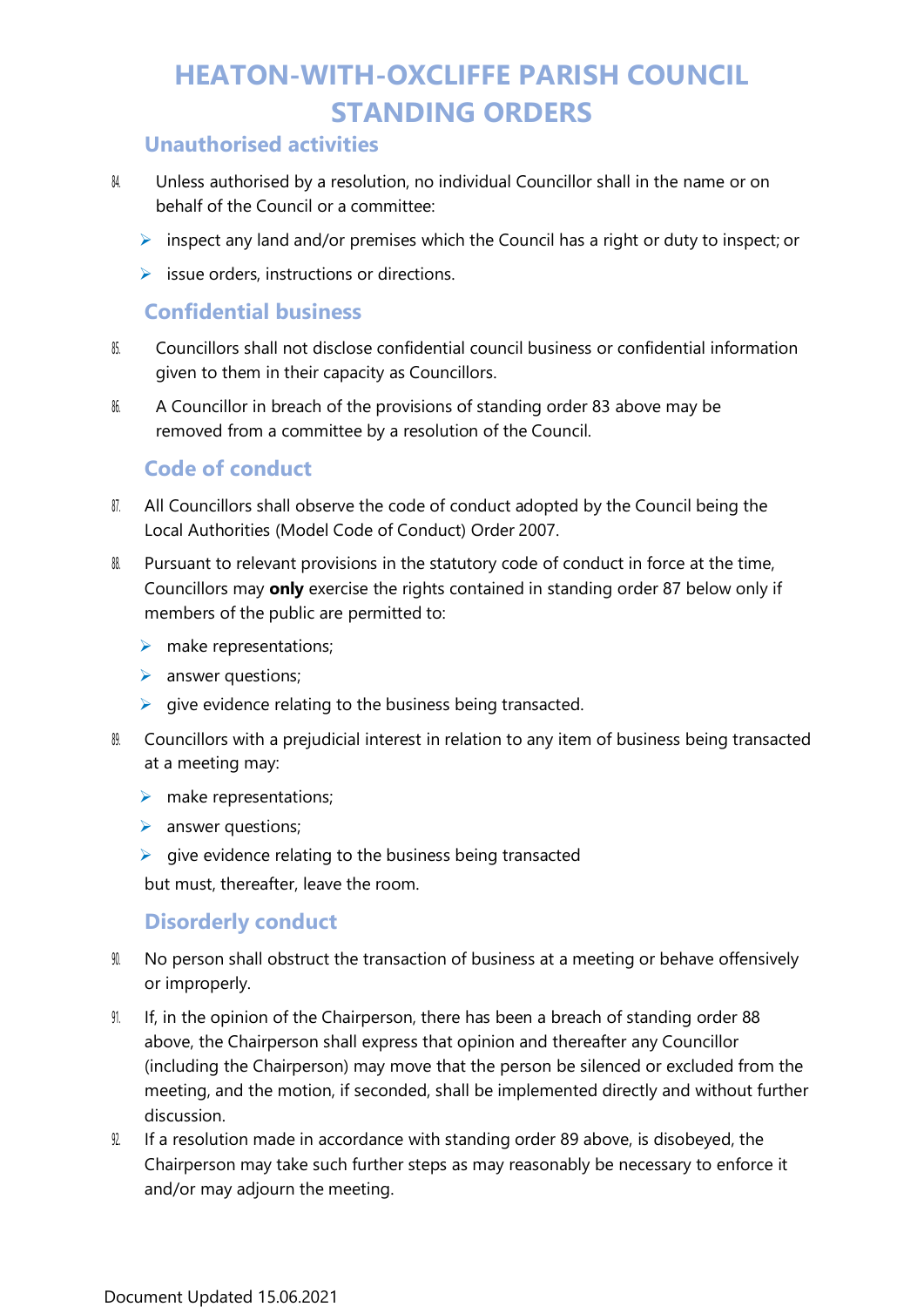### **Allegations of breaches of the code of conduct**

- 93. On receipt of a notification that there has been an alleged breach of the code of conduct the Proper Officer shall refer it the Council.
- 94. Where the notification relates to a complaint made by the Proper Officer, the Proper Officer shall notify the Chairperson of that fact, who, upon receipt of such notification, shall nominate a person to assume the duties of the Proper Officer until the complaint is resolved.
- 95. The subject matter of notifications shall be confidential and, insofar as it is possible to do so by law, the Council (including the Proper Officer and the Chairperson) shall take the steps set out below, together with other steps considered necessary, to maintain confidentiality:
	- $\triangleright$  Draft the summonses and agendas in such a way that the identity and subject matter of the complaint are not disclosed.;
	- $\triangleright$  Ensure that any background papers containing information in relation to the complaint are not made public;
	- $\triangleright$  Ensure that the public and press are excluded from meetings as appropriate;
	- $\triangleright$  Ensure that the Minutes of meetings preserve confidentiality;
	- $\triangleright$  Consider any liaison that may be required with the person or body with statutory responsibility for the investigation of the matter.
- 96. These standing orders will not prohibit the Council (whether through the Proper Officer or the Chairperson) from disclosing information to members and officers of the Council or to other persons where such disclosure is necessary to deal with the complaint or is required by law.
- 97. The Council shall have the power to:
	- $\triangleright$  seek documentary and other evidence from the person with responsibility for investigation of the matter;
	- $\triangleright$  seek and share information relevant to the complaint;
	- $\triangleright$  grant the Member involved a financial indemnity in respect of legal costs, which shall be in accordance with the law and subject to approval by a meeting of theCouncil.
- 98. References to a notification shall be taken to refer to a communication of any kind which relates to a breach or an alleged breach of the code of conduct by a Councillor.
- 99. Before exercising the power to promote wellbeing, a meeting of the full Council shall have passed a resolution to confirm it has satisfied the prescribed statutory criteria required to qualify as an eligible parish council.
- 100. The Council's period of eligibility begins on the date that the resolution was made and expires on the day before the annual meeting of the Council.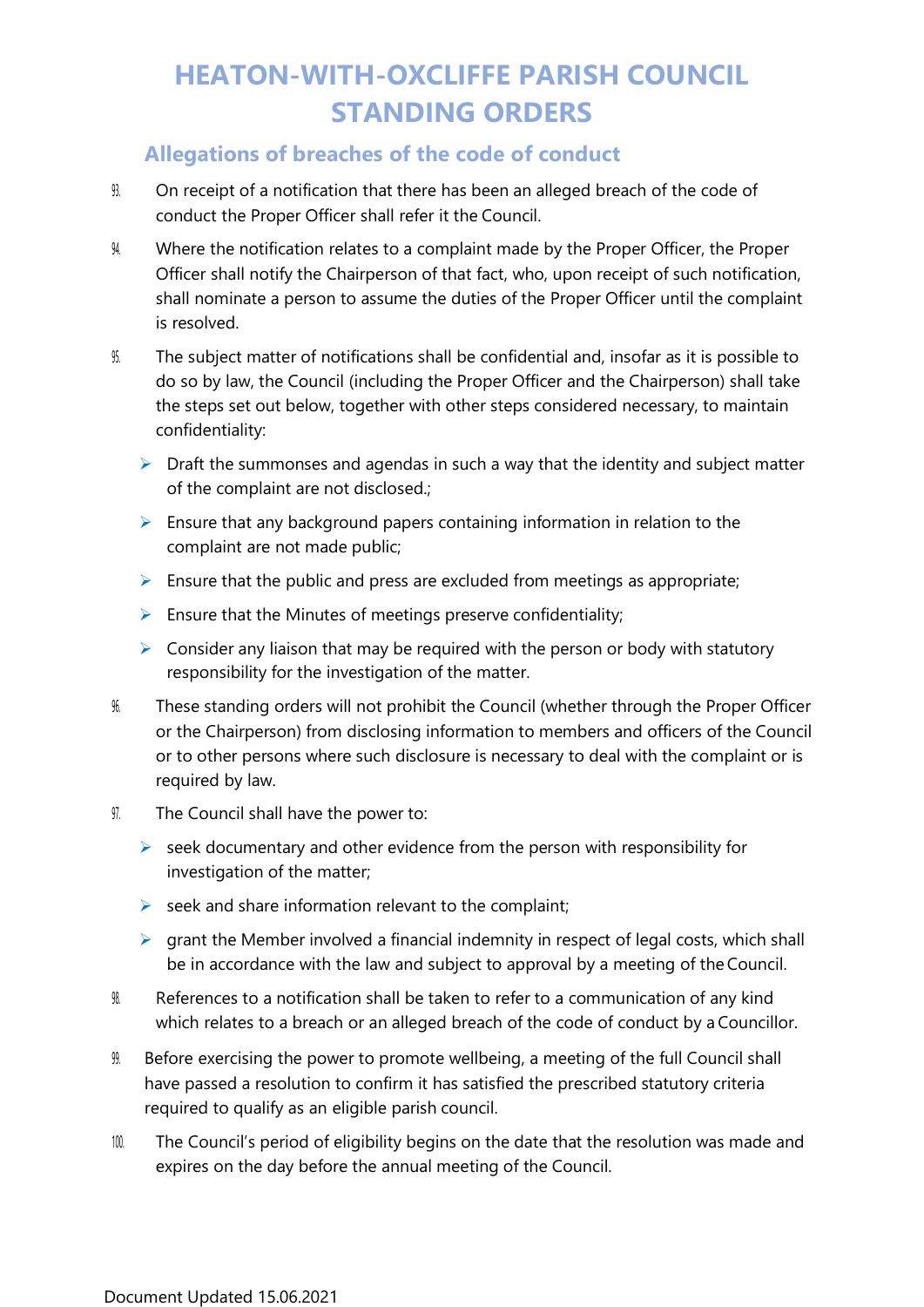### **Power of wellbeing (England)**

 $101$ . After the expiry of its preceding period of eligibility, the Council continues to be an eligible council solely for the purpose of completing any activity undertaken in the exercise of the power to promote wellbeing which was not completed before the expiry of the Council's period of eligibility.

## **Matters affecting council employees**

- 102. If a meeting considers any matter personal to a Council employee, it shall not be considered until the Council has decided whether or not the press and public shall be excluded.
- 103. Subject to the Council's policy regarding absences from work, the Proper Officer shall notify the Chairperson, or in his/her absence, the Vice-Chairperson, of any absence occasioned by illness or urgency and that person shall report such absence to next meeting of the Council.
- 104. The Chairperson or in his/her absence, the Vice-Chairperson shall conduct a review of the performance and/or appraisal of the Proper Officer and shall keep a written record of it.
- 105. The review and/or appraisal shall be reported back and shall be subject to approval by resolution by the Council.
- 106. Subject to the Council's policy regarding the handling of grievance matters, the Proper Officer shall contact the Chairperson or in his/her absence, the Vice-Chairperson in respect of an informal or formal grievance matter and this matter shall be reported back and progressed by resolution of the Council.
- 107. Subject to the Council's policy regarding the handling of grievance and disciplinary matters, if an informal or formal grievance matter raised by the Proper Officer relates to the Chairperson or Vice-Chairperson of the Council this shall be communicated to another member of the Council which shall be reported back and progressed by resolution of the Council.
- 108. The Chairperson shall be responsible for the management of the Proper Officer and shall keep written records of all meetings relating to their performance, and capabilities, grievance, and disciplinary matters.
- 109. Records documenting reasons for the Proper Officer's absence due to ill health or details of a medical condition shall be made available only to members of the Council at the Chairperson's discretion.
- 110. Only the Chairperson shall have access to employee records referred to these standing orders.
- 111. Access and means of access by keys and/or computer passwords to records of employment shall be provided only to the Proper Officer and/or the Chairperson of the Council.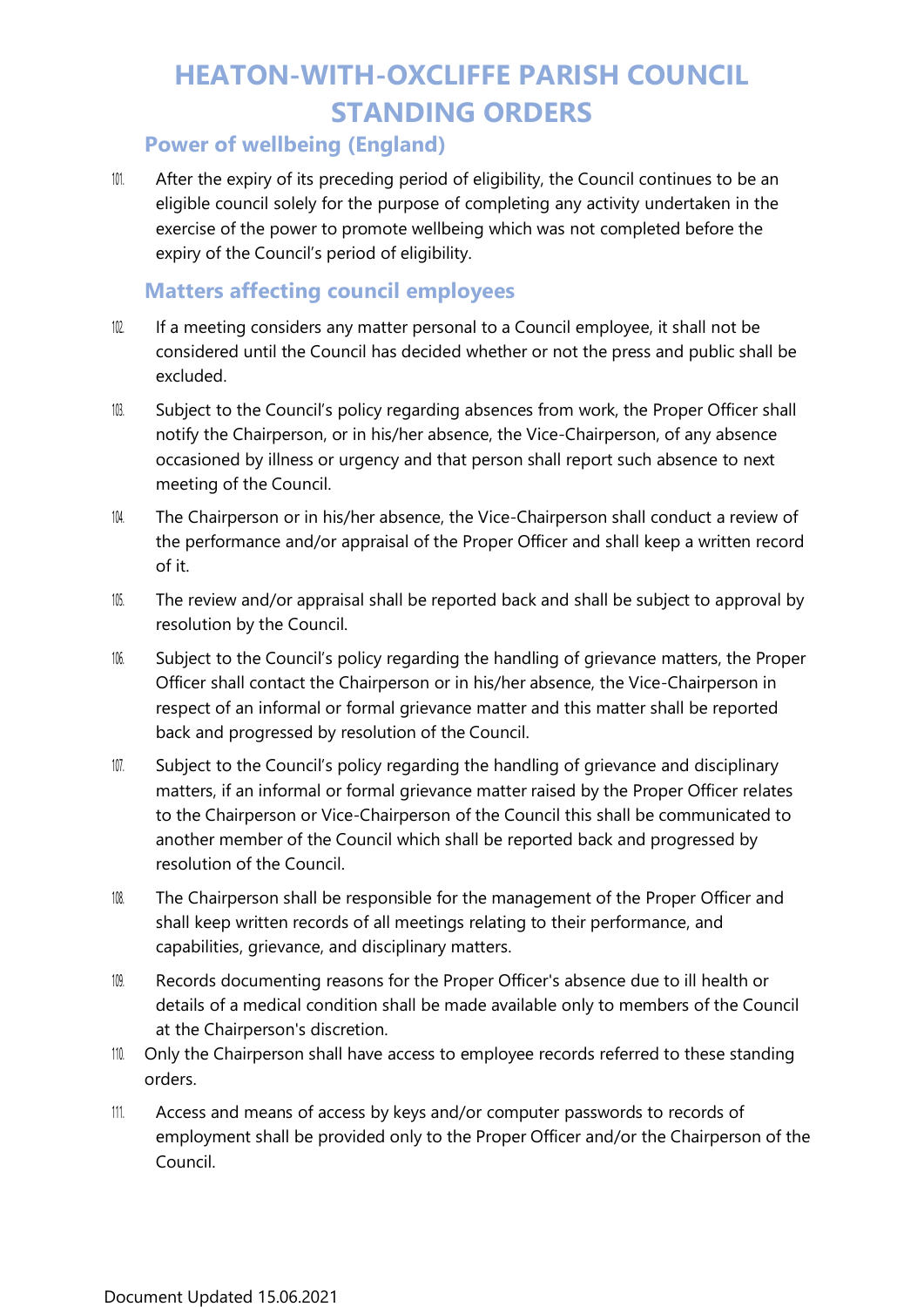### **Relations with the press/media**

- 112. All requests from the press or other media for an oral or written statement or comment from the Council shall be processed in accordance with the Council's policy in respect of dealing with the press and/or other media.
- 113. In accordance with the Council's policy in respect to dealing with the press and/or other media, Councillors shall not, in their official capacity, provide oral or written statements or written articles to the press or other media.

## **Liaison with City and County Councillors and Members of Parliament**

- 114. Unless the Council otherwise orders an open invitation to attend any of the Council's meetings will be sent annually to the City and County Councillor's representing its ward and to the Member of Parliament for Morecambe and Lunesdale.
- 115. As directed by the Council, an invitation to attend a specific meeting of the Council shall be sent, together with the agenda, to the Councillor of the City and/or County Council representing its electoral ward.

### **Proper Officer**

- 116. The Council's Proper Officer shall be either the Proper Officer or such other employee appointed by the Council to undertake the role of the Proper Officer during the Proper Officer's absence. The Proper Officer and the employee appointed to act as such during the Proper Officer's absence shall fulfil the duties assigned to the Proper Officer in standing orders.
- 117. The Council's Proper Officer shall do the following.
	- $\triangleright$  Sign and serve on Councillors by delivery or post at their residences a summons confirming the time, date, venue and the agenda of a meeting of the Council at least **three clear days** before the meeting;
	- ➢ Give public notice of the time, date, venue and agenda at least **three clear days**  before a meeting of the Council (provided that the public notice with agenda of an extraordinary meeting of the Council convened by Councillors is signed by them);
	- $\triangleright$  Include in the agenda all motions in the order received unless a Councillor has given written notice at least **three days before** the meeting confirming his/her withdrawal of it;
	- $\triangleright$  Convene a meeting of full Council for the election of a new Chairperson of the Council, occasioned by a casual vacancy in his/her office;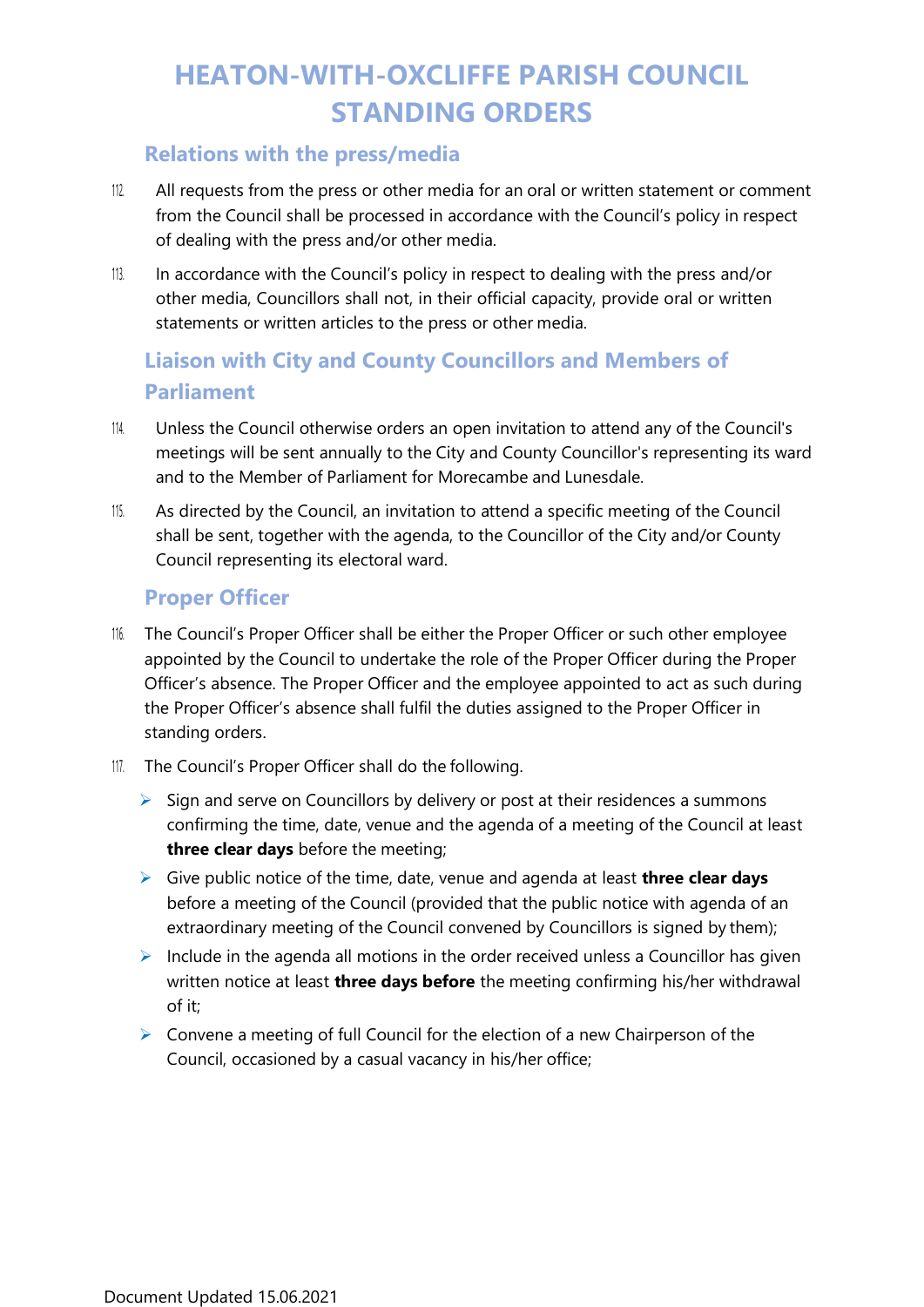- $\triangleright$  Make available for inspection the Minutes of meetings;
- $\triangleright$  Receive and retain copies of byelaws made by other local authorities;
- $\triangleright$  Receive and retain declarations of acceptance of office from ouncillors;
- ➢ Retain a copy of every Councillor's register of interests and any changes to it and keep copies of the same available for inspection;
- $\triangleright$  Keep proper records required before and after meetings;
- ➢ Process all requests made under the Freedom of Information Act 2000 and Data Protection Act 1998, in accordance with and subject to the Council's procedures relating to the same;
- ➢ Receive and send general correspondence and notices on behalf of the Council except where there is a resolution to the contrary;
- $\triangleright$  Manage the organisation, storage of and access to information held by the Council in paper and electronic form;
- ➢ Arrange for legal deeds to be **signed by two Councillors and witnessed**
- $\triangleright$  Arrange for the prompt authorisation, approval, and instruction regarding any payments to be made by the Council in accordance with the Council's Financial Regulations.
- $\triangleright$  Record every planning application notified to the Council and the Council's response to the local planning authority in the Minutes of the meeting;
- $\triangleright$  Refer a planning application received by the Council to the Chairperson or in his/her absence the Vice-Chairperson of the Council **within two working days** of receipt to facilitate an extraordinary meeting if the nature of a planning application requires consideration before the next ordinary meeting of the Council;
- ➢ Action or undertake activity or responsibilities instructed by resolution or contained in standing orders.

#### **Expenditure**

- 118. Any expenditure incurred by the Council shall be in accordance with the Council's Financial Regulations.
- 119. The Council's Financial Regulations shall be reviewed once a year.
- 120. The Council's Financial Regulations may make provision for the authorisation of the payment of money in exercise of any of the Council's functions to be delegated to a committee, sub-committee or to an employee.

### **Accounts and Financial Statement**

- 121. All payments by the Council shall be authorised, approved, and paid in accordance with the Council's Financial regulations, which shall be reviewed at least annually.
- 122. The RFO shall supply to Council as soon as practicable after 31 March, 30 June, 30 September and 31 December in each year a statement summarising the Council's receipts and payments for each quarter and the balances held at the end of the quarter. This statement should include a comparison with the budget for the financial year.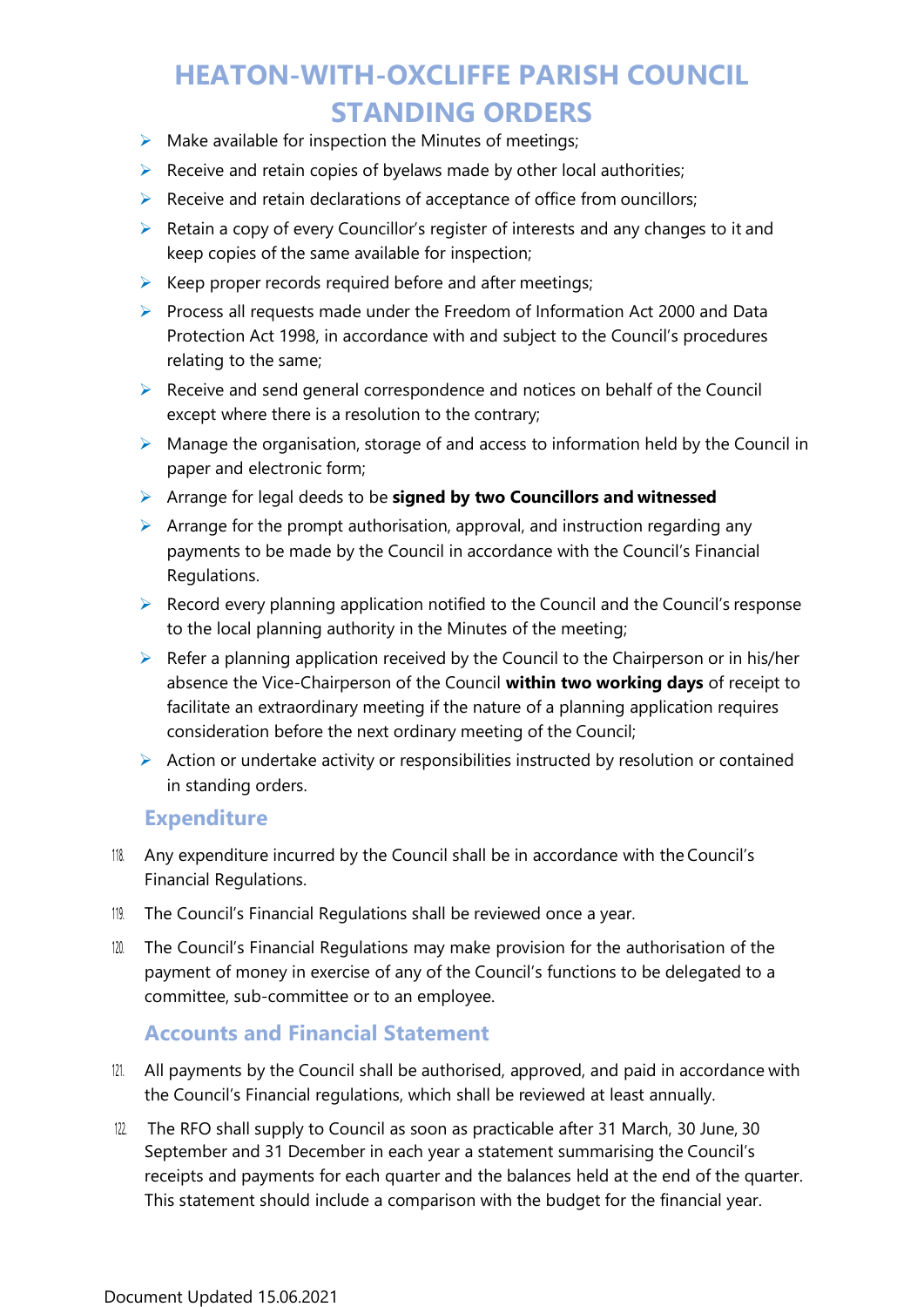123. A Financial Statement prepared on the appropriate accounting basis for a year to 31 March shall be presented to Council before the end of May each year. The Statement of Accounts of the Council (which is subject to external audit), including the annual governance statement, shall be presented to Council for formal approval before 30 June.

### **Estimates / Precepts**

- $124$ . The Council shall approve written estimates for the coming financial year at its meeting before the end of February.
- 125. Any committee desiring to incur expenditure shall give the Proper Officer a written estimate of the expenditure recommended for the coming year no later than the end of January.

### **Financial matters**

- 126. The Council shall consider and approve Financial Regulations drawn up by the Proper Officer which shall include detailed arrangements in respect of the following:
	- $\triangleright$  the accounting records and systems of internal control;
	- $\triangleright$  the assessment and management of financial risks faced by the Council;
	- $\triangleright$  the work of the Internal Auditor and the receipt of regular reports from the Internal Auditor, which shall be required at least annually;
	- ➢ the inspection and copying by Councillors and local electors of the Council's accounts and/or orders of payments;
	- $\triangleright$  procurement policies including the setting of values for different procedures where the contract has an estimated value of less than £20,000.
- 127. Any proposed contract for the supply of goods, materials, services and the execution of works with an estimated value in excess of £20,000 shall be procured on the basis of a formal tender.
- 128. Any formal tender process shall comprise the following steps:
	- $\triangleright$  a public notice of intention to place a contract to be placed in a local newspaper;
	- $\triangleright$  a specification of the goods, materials, services and the execution of works;
	- $\triangleright$  tenders sent in a sealed marked envelope to the Proper Officer by a stated date and time;
	- $\triangleright$  tenders submitted opened after the stated closing date and time by the Proper Officer and at least one member of the Council;
	- $\triangleright$  tenders assessed and reported to the appropriate meeting of Council or Committee.
- 129. Neither the Council, nor any committee, is bound to accept the lowest tender, estimate or quote.